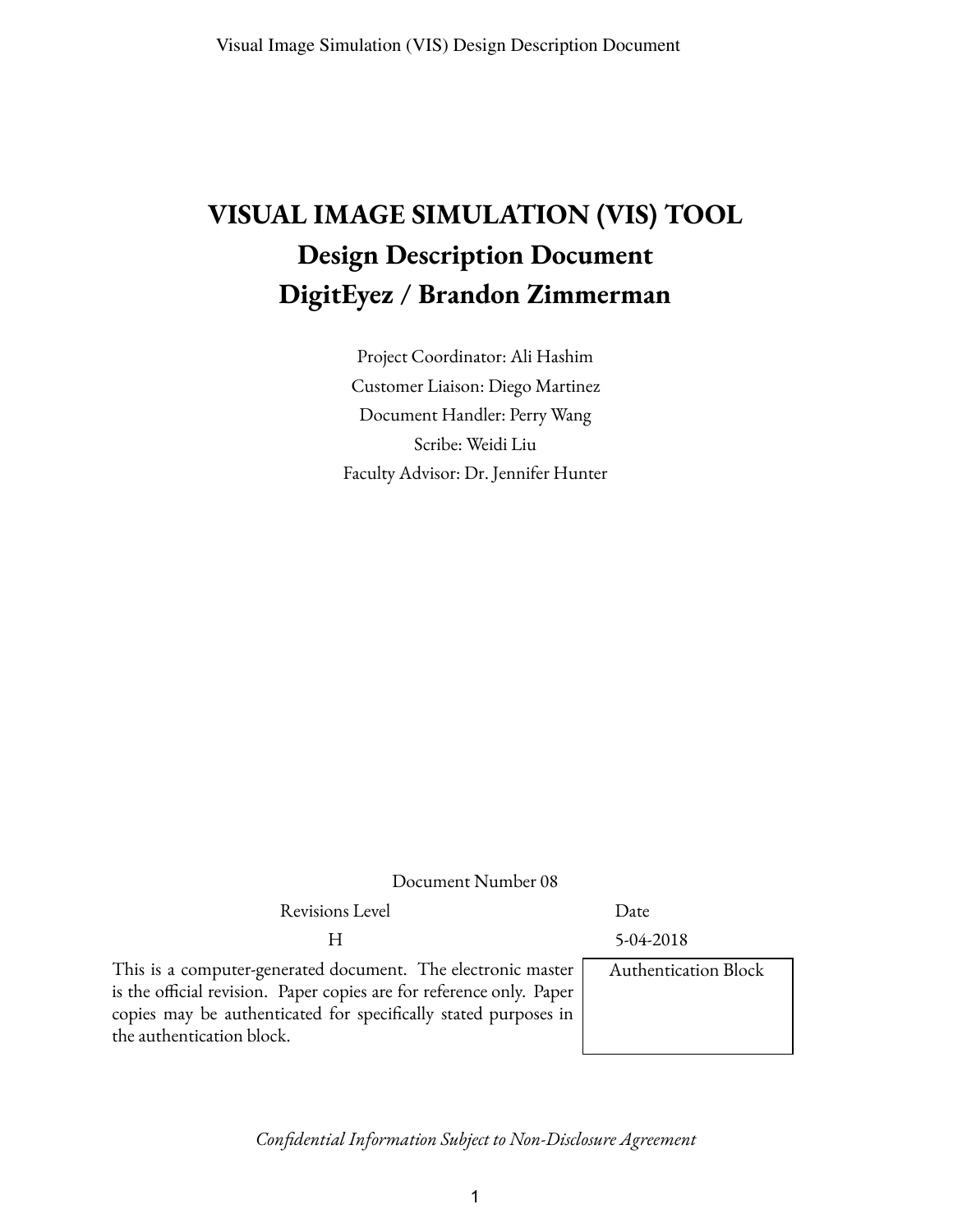# Visual Image Simulation (VIS) Design Description Document

|               | Rev Description         | Date      | Authorization |
|---------------|-------------------------|-----------|---------------|
| A             | <b>Initial Document</b> | 1-22-2018 | PBW           |
| B             | Document 2              | 2-07-2018 | AH            |
|               | Document 3              | 2-20-2018 | AH            |
| $\mathcal{D}$ | Document 4              | 2-25-2018 | <b>PBW</b>    |
| E             | Midterm Document        | 3-01-2018 | AH            |
| F             | Document 6              | 4-08-2018 | AH            |
| G             | Document 7              | 4-24-2018 | AH            |
| H             | Final Document          | 5-04-2018 | AН            |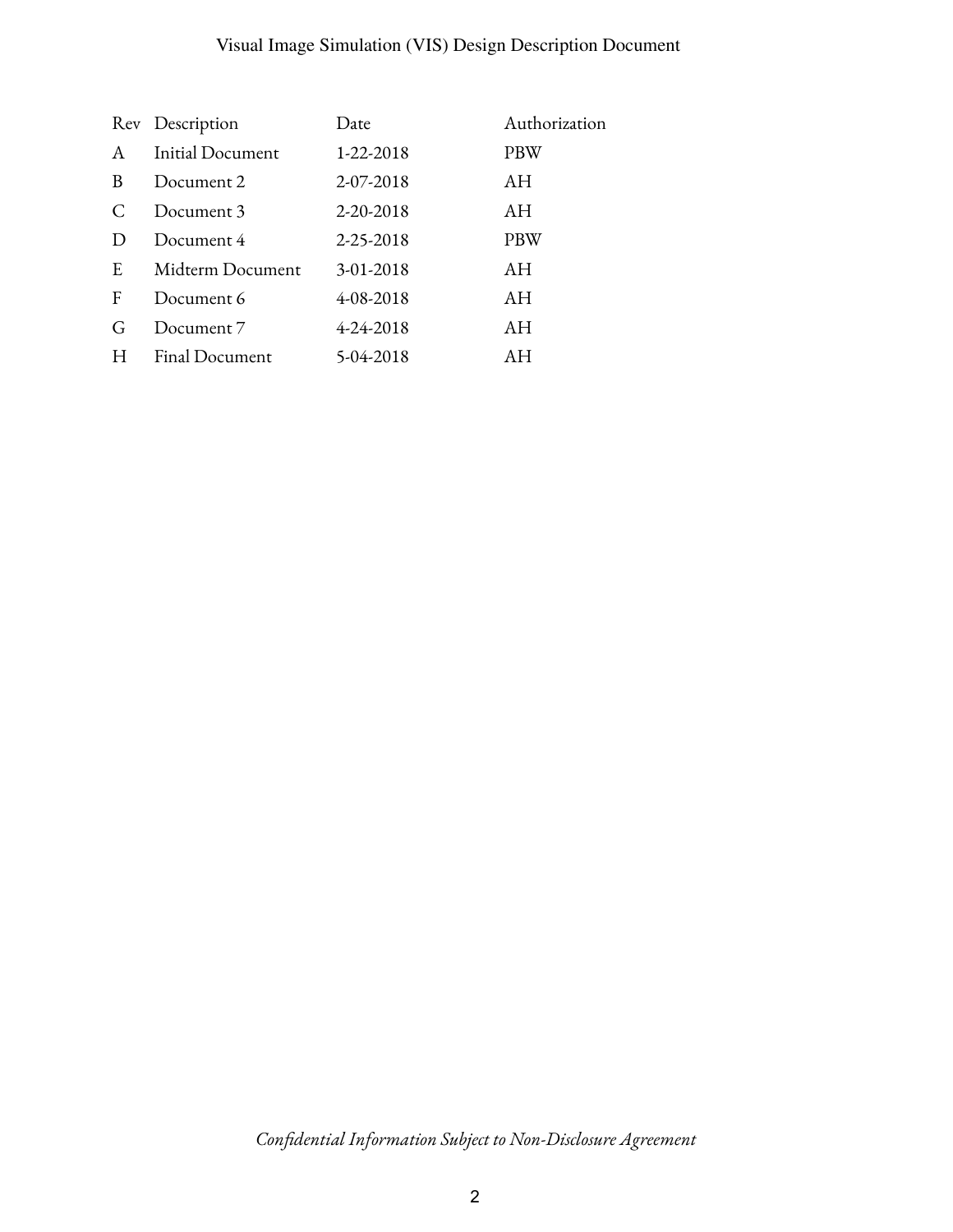# **Table of Contents**

| <b>Revision History</b>                           | $\boldsymbol{2}$        |
|---------------------------------------------------|-------------------------|
| <b>Vision Statement</b>                           | $\overline{\mathbf{4}}$ |
| <b>Project Scope</b>                              | $\overline{4}$          |
| <b>Assumptions</b>                                | 4                       |
| <b>Results</b>                                    | $\overline{4}$          |
| Features of the MATLAB VIS Tool                   | $\overline{4}$          |
| Code V Model                                      | 6                       |
| Gradient Letter Chart                             | 7                       |
| Zernike Polynomials                               | $\, 8$                  |
| <b>ABCD</b> Matrix                                | 8                       |
| Pupil Scaling                                     | 9                       |
| Stiles-Crawford Effect                            | $\mathfrak{g}$          |
| Polychromatic PSF                                 | 9                       |
| <b>Image Quality Metrics</b>                      | 10                      |
| Patient Data                                      | 11                      |
| <b>Predictive Prescription Algorithm Proposal</b> | 13                      |
| <b>Future Improvements</b>                        | 14                      |
| <b>Design Day</b>                                 | 15                      |
| Schedule                                          | 15                      |
| References                                        | 16                      |
| Appendices                                        | 17                      |
| <b>Special Thanks</b>                             | 22                      |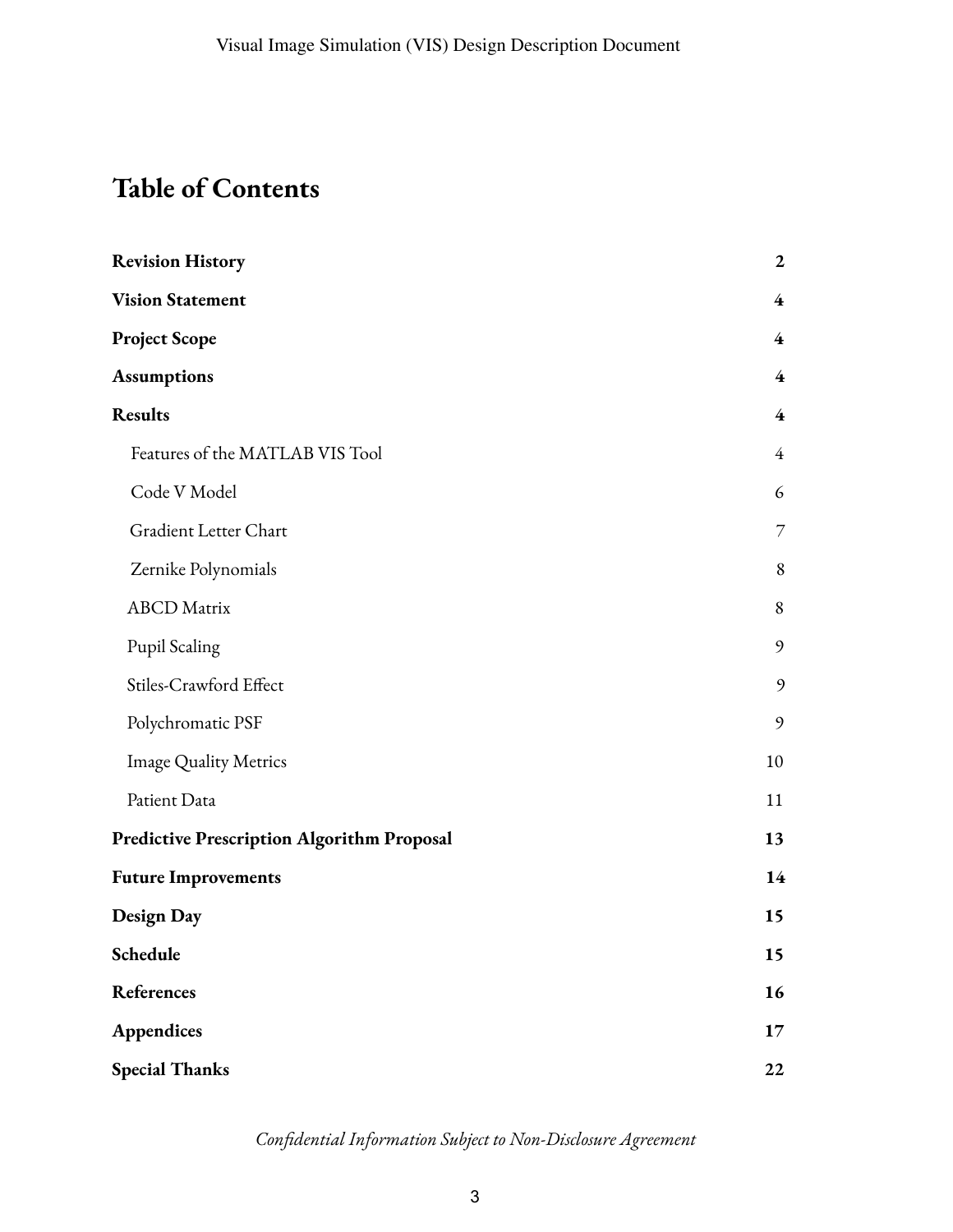The Visual Image Simulation tool is a software tool that will be used in conjunction with DigitEyez's proprietary algorithm, spearheaded by Brandon Zimmerman, and was developed with the help of our faculty advisor, Dr. Jennifer Hunter.

## **Vision Statement:**

The vision for this project was to develop a digital visualization tool for DigitEyez to simulate how a patient's eyes will perform in a routine eye exam. The goal is to use this tool to assist in providing accurate prescriptions for eye care while reducing the time, cost, and human error currently associated with the common exam routine. The Visual Image Simulation (VIS) tool will specifically aid ophthalmologists and optometrists to give more accurate prescriptions, whereas other self-prescribing apps on the market are only used by the consumers. The VIS tool will be used in conjunction with DigitEyez's proprietary algorithm, which will directly determine the ideal prescription of the patient using only autorefractor measurements within 1/4 of a diopter. The patient's subjective feedback from using the VIS tool will be used to confirm that the predicted prescriptions are correct, or if they need to be modified.

## **Project Scope:**

A final visual image simulation tool was coded in MATLAB, and the lens model was produced in Code V to compare the PSF of our VIS tool via Code V's real ray tracing algorithm. We were not responsible for determining the prescription of the patient, obtaining patient data, or the numerical ray trace. We were not responsible for determining the Zernike coefficients of the patient's eye, as they were given to us based on assumptions made in DigitEyez's proprietary algorithm about the properties of the eye. There was no cost for this project since it was developed using free software.

## **Assumptions:**

It is assumed that the images will be simulated for a patient's vision at room temperature and normal humidity. 555 nm is the wavelength that is used as the focus wavelength. To make the VIS polychromatic, we used the spectral luminous efficiency to weigh the different wavelengths to obtain a polychromatic PSF. The distance that the patient's vision is simulated from is from 20 feetaway from the image. The VIS tool is used to provide retinal images for each of the patient's eyes.

## **Results:**

## *Features of the MATLAB VIS tool:*

- 1. Produces a retinal image using Zernike coefficients from a patient.
- 2. Takes into account the apodization of the eye to mimic the Stiles-Crawford effect at the retina.
- 3. The VIS tool can produce a polychromatic PSF. The PSF is produced for each wavelength in its respective color channel (red, green, or blue) and is weighted by the spectral luminous efficiency of the eye. The red, green, and blue weighted PSFs are then combined to produce an RGB image.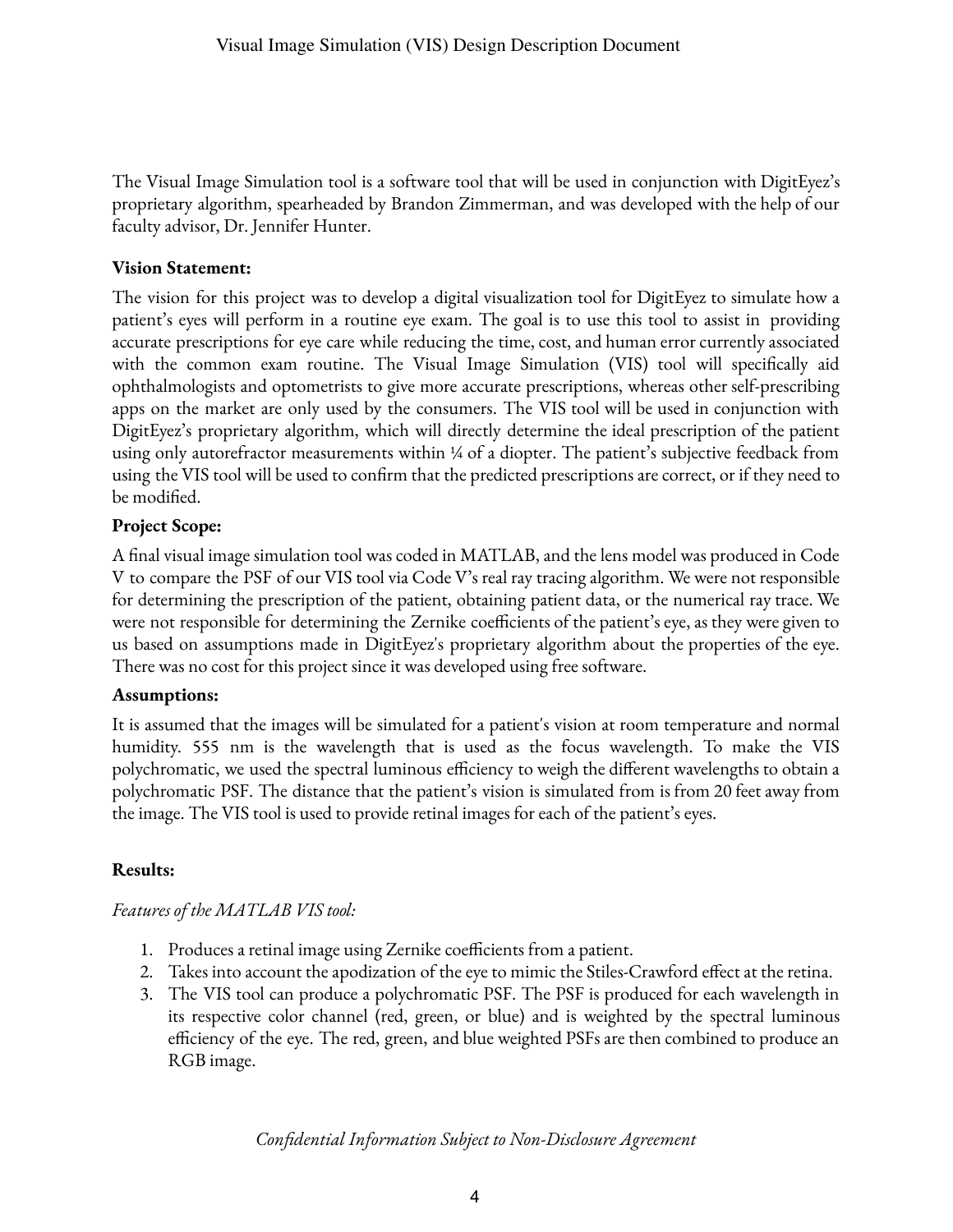- 4. Accounts for the toric nature of the cornea by allowing the use of an elliptical-pupil function instead of a circular-pupil function. Elliptical Zernike polynomials can also be used instead of circular Zernike polynomials.
- 5. Provides image quality metrics including the Visual Strehl Ratio which applies a neural weighting function, and another image quality metric based off of the correlation of two images, found through a convolution.
- 6. Computes an ABCD matrix based off of the Diaz paper to find the effective focal length of the crystalline gradient index of the eye.

During the fall semester we used Zernike coefficients from Watson's paper, "Computing Human" Optical Point Spread Functions" to compute the PSF and convolved it with atarget image to producea retinal image using a circular pupil.



**Figure 1:** Images taken from our current Matlab algorithm depicting a source image on the left and a retinal image on the right using hard-coded Zernike polynomials and a circular pupil, for each a regular Snellen E and a gradient-letter E.

This semester, we have integrated Stiles Crawford effect, pupil scaling, refractive Zernike polynomials, and image quality metrics into our software. We have also completed a polychromatic PSF function based on a weighted RGB spectrum. Additionally, we have created a Code V model, as a sanity check, using a perfect lens to model the PSF given inputted Zernike polynomials. A ray transfer matrix analysis was used to reproduce the GRIN lens model. A simple iOS application was developed that can be easily integrated with our VIS tool to display the images on an iPhone or iPad.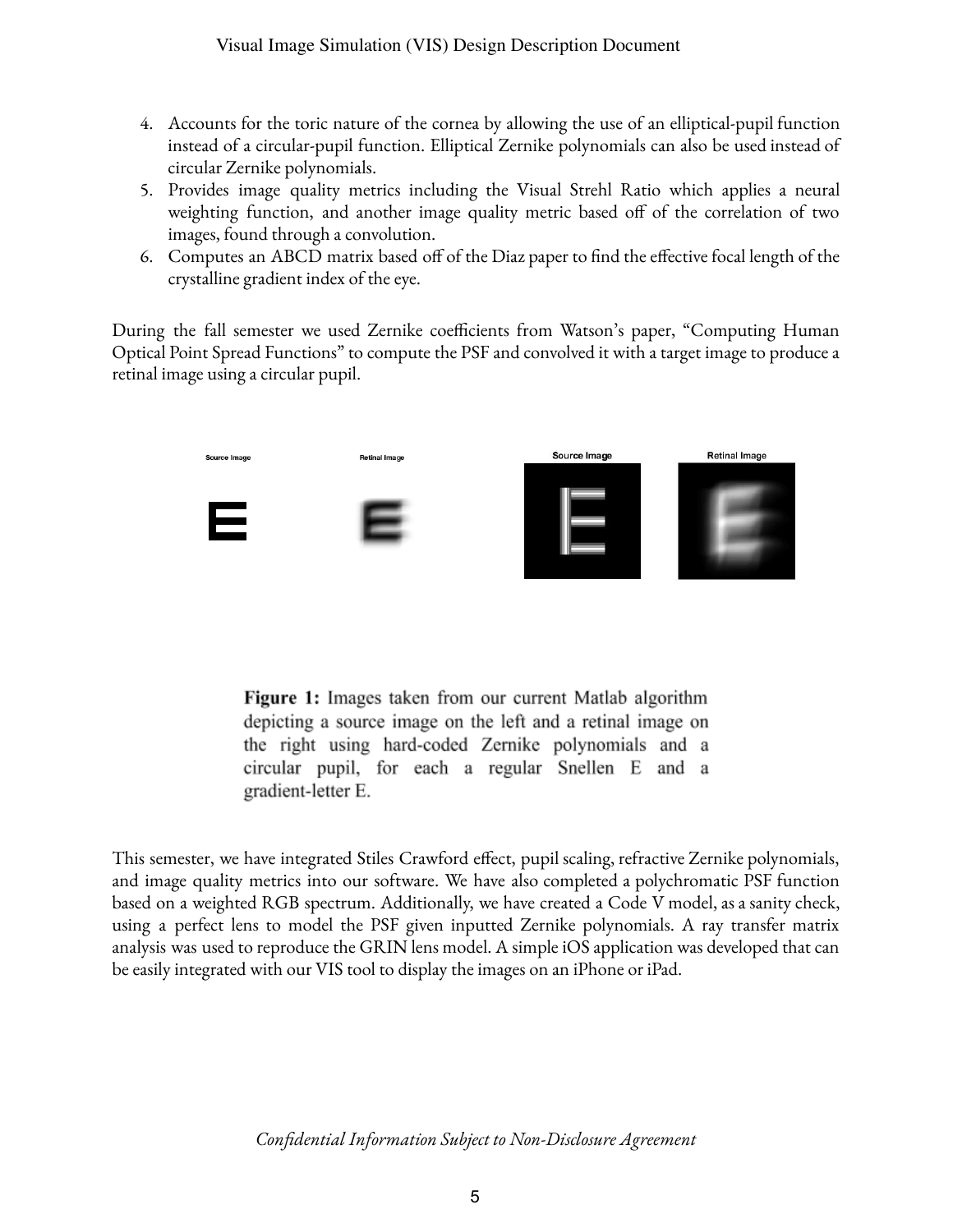

**Figure 2:** PSF for RGB colors, and an image taken from our current Matlab algorithm showing a retinal image using hard coded Zernike polynomials and a circular pupil with chromatic aberration. Top left to bottom right: red PSF, green PSF, blue PSF, and retinal chromatic image.



Figure 3: Screenshots of the iOS application we created for design day. The application uses a pickerview to scroll through different patients and three different image types to show the uncorrected and corrected retinal images in grayscale and in color.

#### *Code V Model:*

We produced an optical design of the Liou & Brennan eye model in Code V using spherical surfaces. The purpose of the model is to check the PSF and image results from our VIS tool. The gradient index and other factors of this eye model can be adjusted based on the autorefractor measurements of the patient's attributes.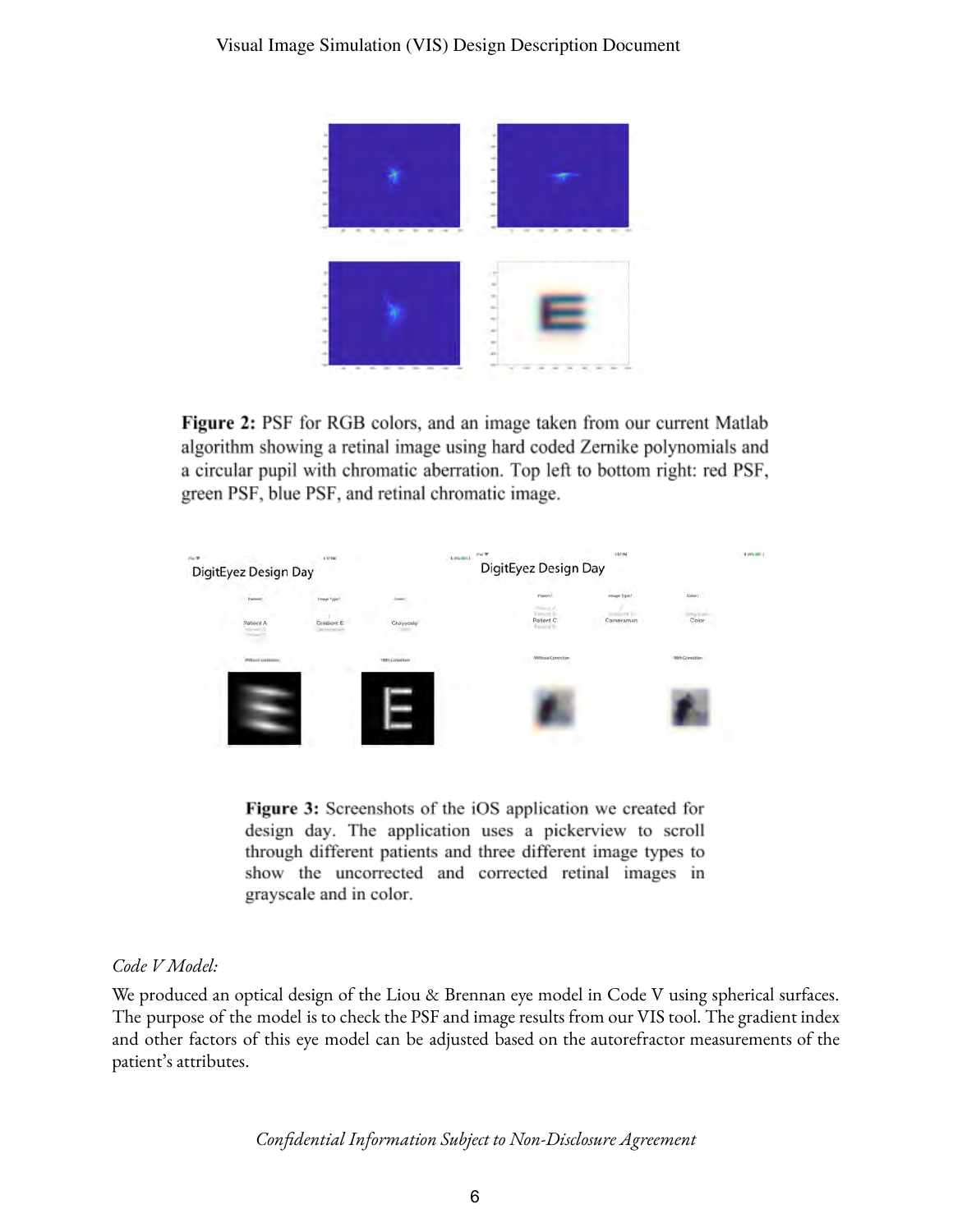

**Figure 4:** Liou and Brennan eye model that we produced in Code V.

A perfect lens was also modelled with Code V to confirm that the PSFs produced from the VIS tool are consistent with that produced in Code V. The monochromatic PSFs are shown below and demonstrates that the VIS tool computes the PSF correctly:



**Figure 5:** PSF found using perfect lens with hard-coded Zernike coefficients model in Code V (left) and PSF found using Matlab VIS tool (right). Both PSFs are inverted due to the negative magnification.

## *Gradient Letter Chart*

We have produced a gradient letter chart using Adobe Illustrator and a .otf file for DigitEyez's work with Ben Vision Research. Users can install the font and use it in a software program, which enables simple image resizing so that images with a size of 20/20 and 20/40 can easily be produced. The purpose of the gradient letter chart as opposed to a regular Snellen letter chart is that the number of lines in the image that the patient can see contributes to the exam. The number of lines a patient can observe provides more information than a regular eye exam.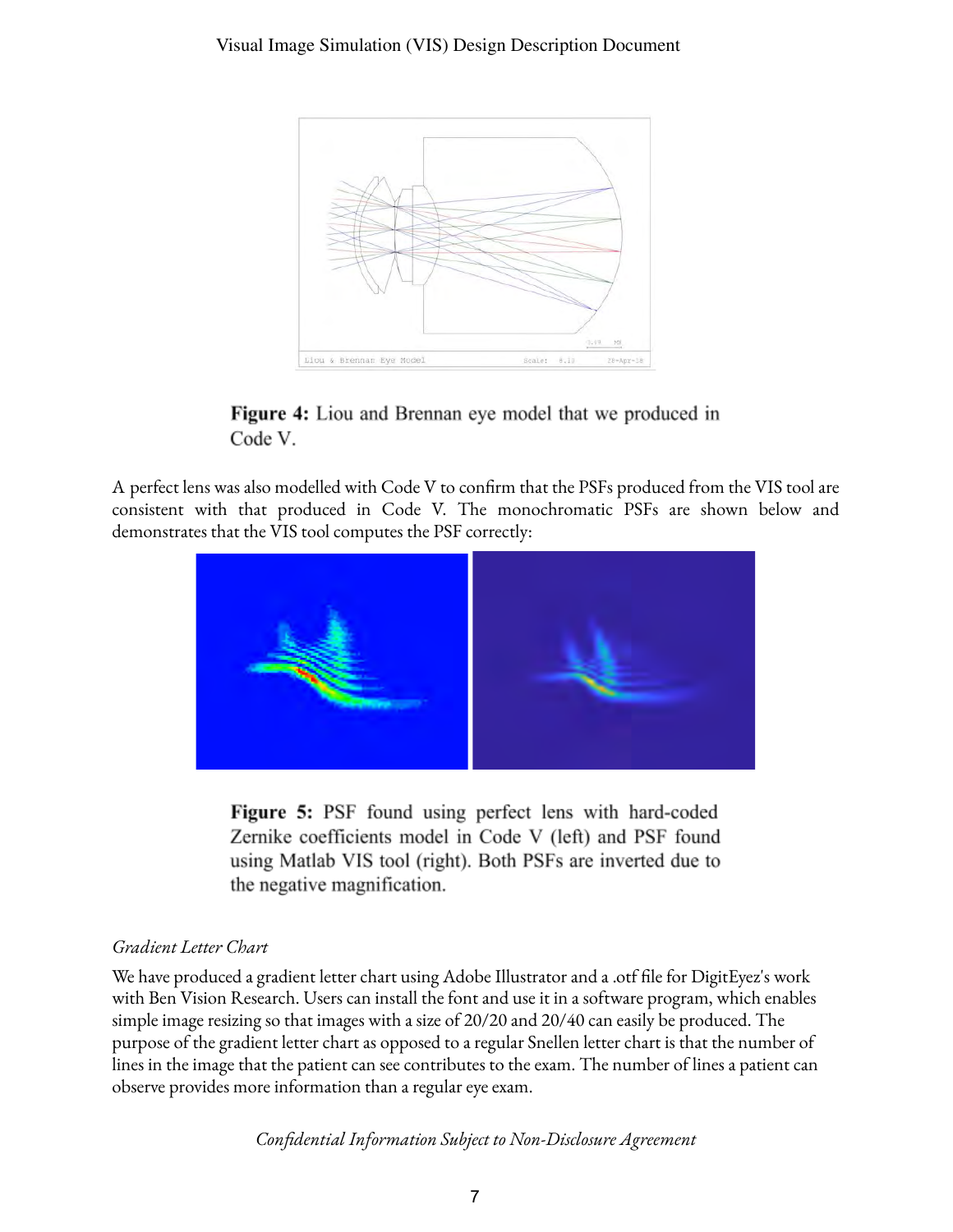

**Figure 6:** Gradient letter chart created using Adobe Illustrator that will be used for the visual image simulation tool. From top to bottom:  $20/200$ ,  $20/100$ ,  $20/70$ ,  $20/50$ ,  $20/40$ ,  $20/30$ , &  $20/20$ . Not to scale.

# *Zernike Polynomials*

The VIS tool allows DigitEyez to represent the aberrations of patient's eyes with standard circularand elliptical Zernike polynomials. The VIS tool also enables DigitEyez to use refractive Zernike polynomials instead of fringe Zernike polynomials. DigitEyez currently represents the aberrations of patient's eyes with refractive Zernike polynomials and this model will be easier to integrate with their codebase.

## *ABCD Matrix*

An ABCD matrix representation for the Gullstrand eye model has been implemented to improve computational efficiency and integration of DigitEyez's predictive prescription algorithm. The current algorithm and constants used for calculating the Gullstrand exact eye model ABCD matrix is based on Chapter 2 of *Modeling the Optical and Visual Performance of the Human Eye*. The nal results produced is close to the results presented in the Diaz paper, and any differences are due to different constants assumed for different patients. For the Code V model, a gradient-index lens was inputted in the Liou & Brennan eye model.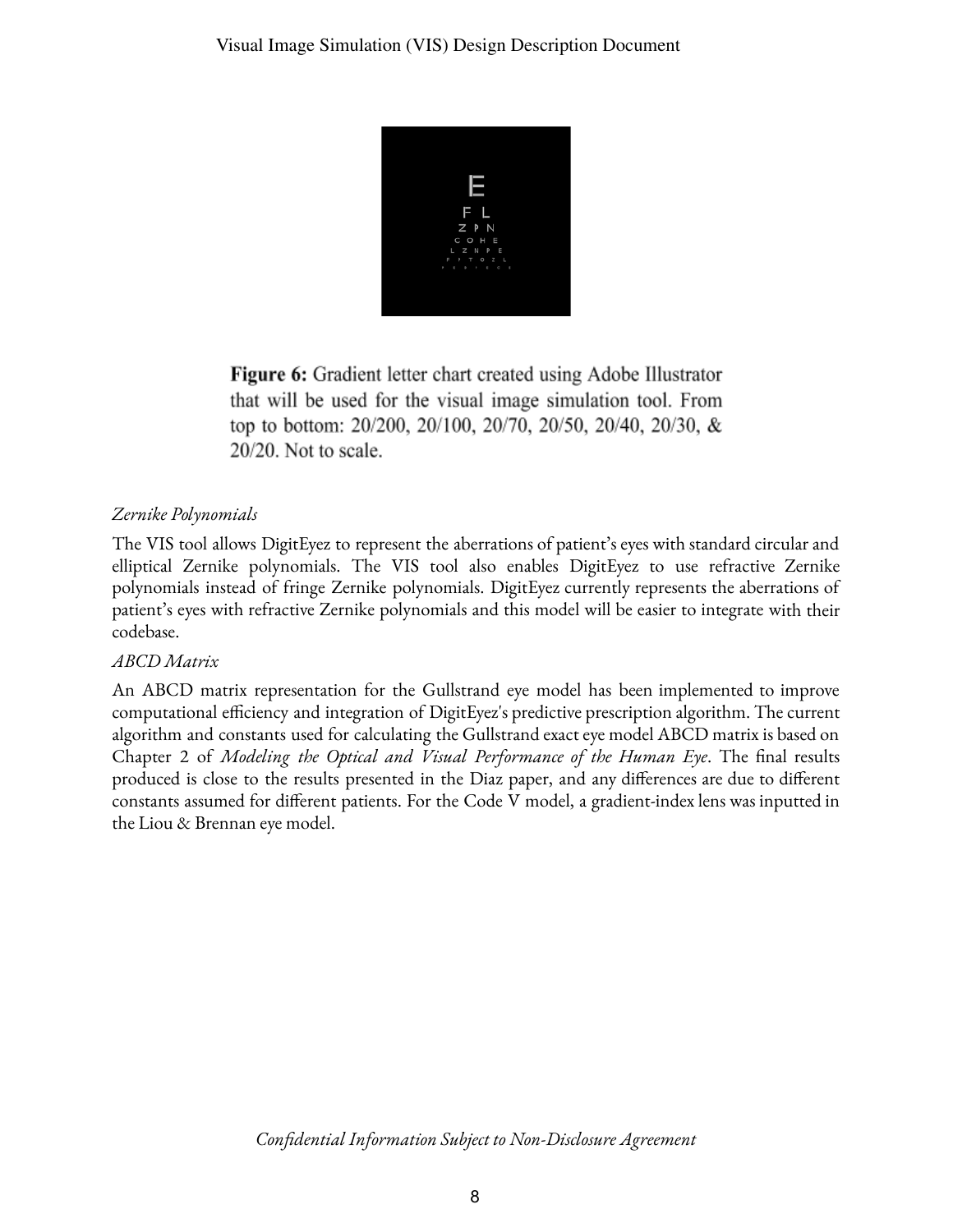

**Figure 7:** Plots of the GRIN profile with index increments of 0.005 as a function of z, the position along the optical axis, and r, the radial distance from the optical axis. On the left, the general formula of the Gullstrand GRIN Eye Model was used, and on the right is the same formula, but with a shift in z.

The plots of the GRIN profile were produced to help understand the formulas being used in the ABCD matrix calculations. They also validated the work done in MATLAB, since these plots are the same a plot of the GRIN prole showed in Chapter 2 of *Modeling the Optical and Visual Performance of the Human Eye.*

## *Pupil Scaling*

The retinal image that is outputted by the VIS tool is currently scalable to microns from pixels. The unit scaling can be compared for different source image sizes from a letter chart. Additionally, unit scaling is implemented with the polychromatic retinal image.

## *Stiles-Crawford Effect*

The Stiles-Crawford Effect is the nonuniformity of light from the pupil reaching the retina. It can be represented by the relationship below.

$$
\eta(d) = \eta(d_m) 10^{-p(\lambda)(d-d_m)^2}
$$

Where  $\eta$  is the relative luminance efficiency, d is the distance away from the center of the pupil,  $d_m$  is the average largest symmetric distance from the center of the pupil, and  $p(\lambda)$  is the wavelength dependent magnitude of the pupil.

We mapped this Gaussian function onto the complex pupil function. The Stiles-Crawford effect includes the wavelength-dependent parameter labelled as  $p(\lambda)$ , which is used for the polychromatic retinal image.

## *Polychromatic PSF*

The polychromatic PSF takes into account the lateral chromatic aberrations of the eye. We weighted the PSF's for each of red, green, and blue channel based on spectral sensitivity data taken of the human eye. The details of the implementation are specified in the appendix.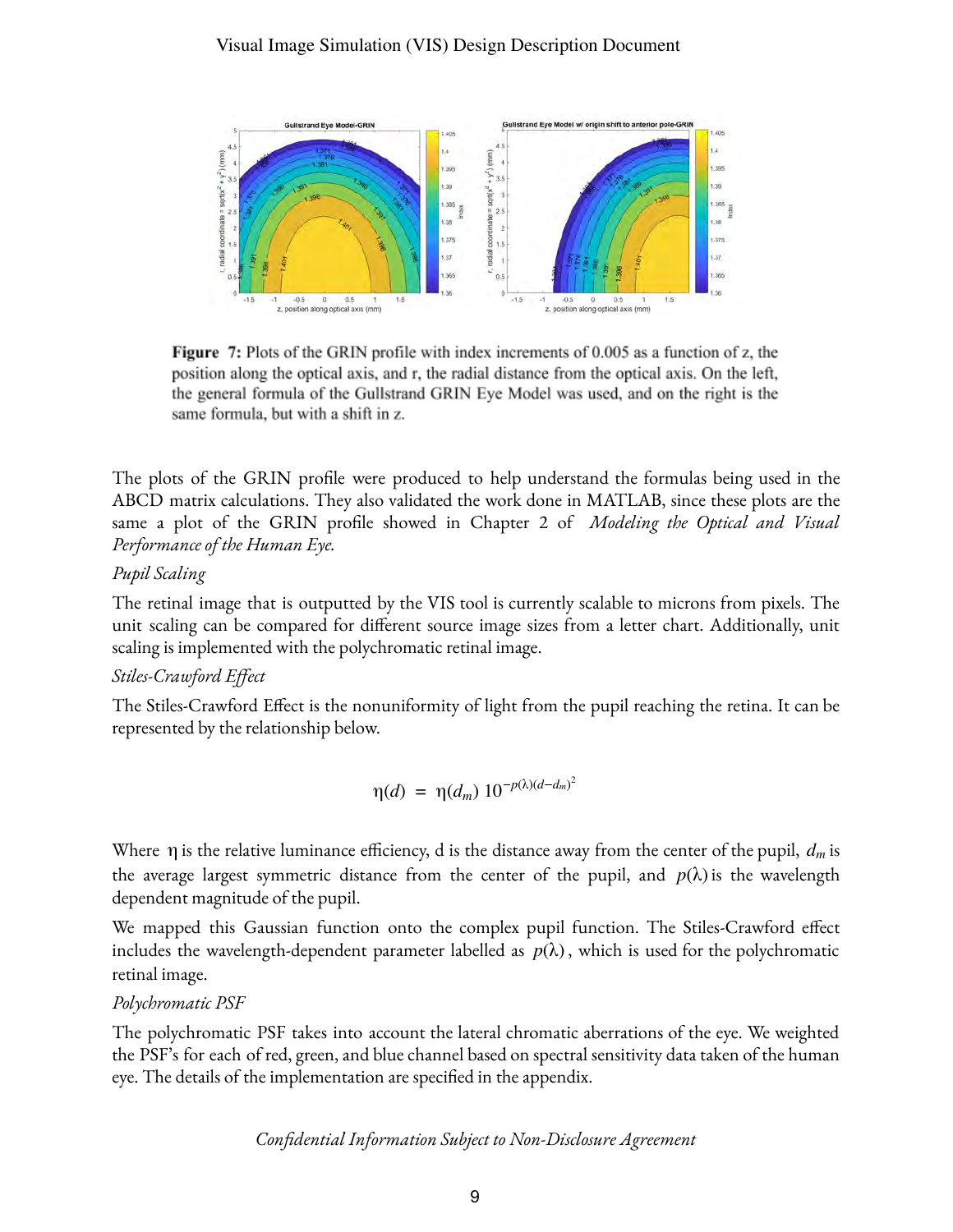#### *Image Quality Metrics*

Finally, there are quantifiable metrics to assess the retinal images produced from the VIS tool. The Visual Strehl Ratio is a way to capture the effectiveness of a PSF for stimulating the neural portion of the visual system. It is an inner product of the PSF with a neural weighting function normalized to the diffraction-limited PSF. The neural weighting function is the inverse Fourier transform of the neural contrast sensitivity function. The Visual Strehl function is a Gaussian function with a phase equal to the sum of the Zernike polynomials.



Figure 8: Visual Strehl Ratio of Patient A without prescription (black) and with prescription (red). The Visual Strehl Ratio indicates how sensitive a patient's vision is to different spatial frequencies. The Visual Strehl Ratio computed with the prescription for patient A indicates that their vision is less sensitive to spatial frequencies as they are without the prescription.

The image convolution metric is another image quality metric that compares the retinal image with the source image. It computes the correlation between the two images by finding the maximum value of their convolution. The image convolution metric is a good technique for determining how good corrective prescriptions are because the correlation can be computed for different amounts of defocus and astigmatism. This technique was formalized by Len Zheleznyak.



**Figure 9:** Retinal images computed with different amounts of defocus, with the image convolution correlation computed for each one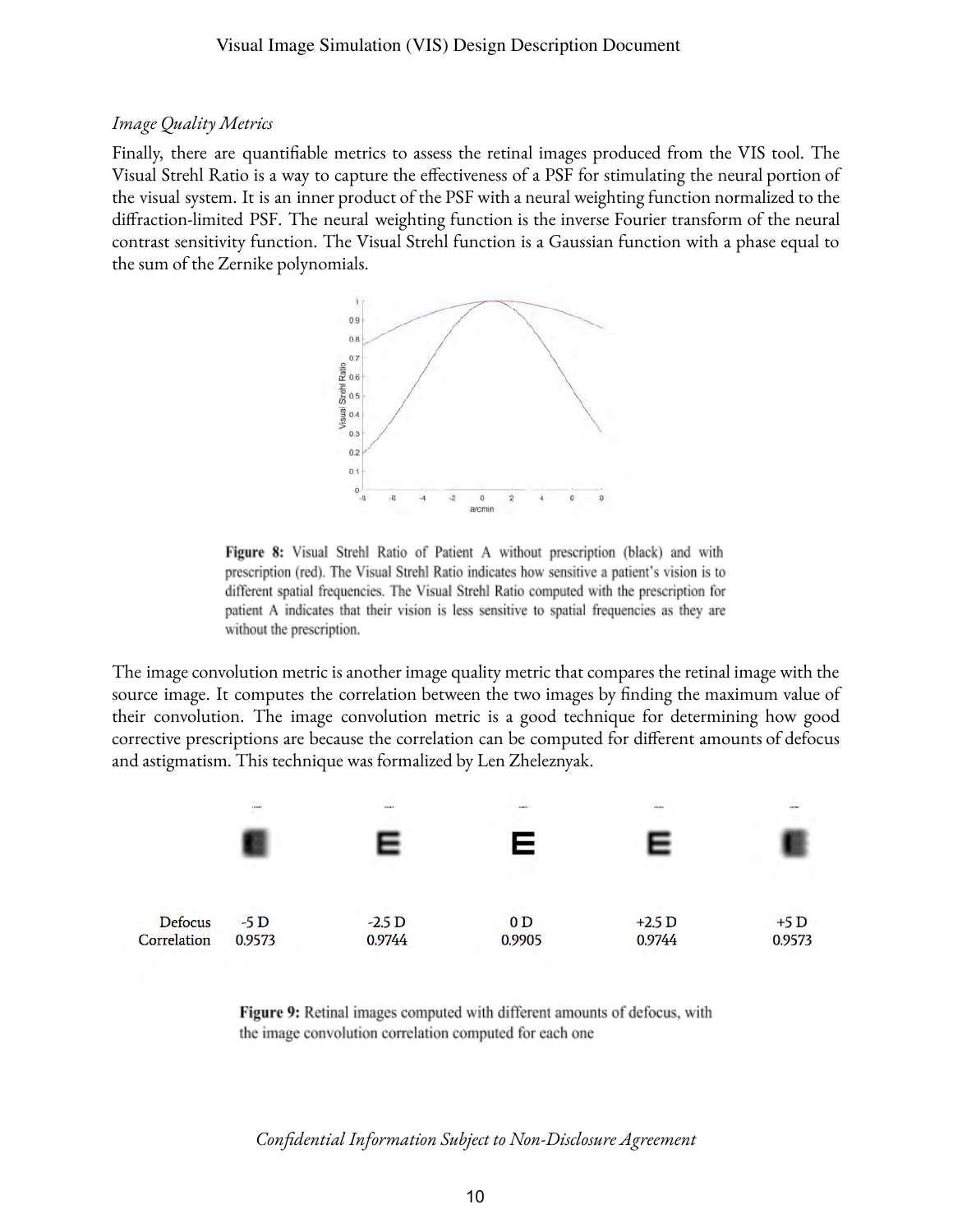#### Visual Image Simulation (VIS) Design Description Document

The correlations show that as the defocus changes, the correlation decreases. This will be a valuable tool to optimize the defocus of a predicted prescription to maximize the correlation between the source and retinal images. The implementation of the features of the VIS tool are explained in more detail in the appendix.

*Current Patient Data provided by Digiteyez*

| Patient Gender | Age | Focal Length<br>mm |
|----------------|-----|--------------------|
|                |     | 13.302             |
|                | 28  | 14.7393            |
|                | 23  | 16.3513            |
|                |     | 16.3513            |

Table 1: Focal lengths for sample patients provided by DigitEyez.

Brandon Zimmerman provided us with Zernike coefficients of four patients before and after they received prescriptions. The table above shows the details of each patient, including the focal length of their eye, as evaluated by Digiteyes. We took the accompanying Zernike coefficients for each patient, and ran them through the Grayscale.m MATLAB function. The Zernike coefficients from DigitEyez can be found in PatientData.m. For our propagations, we scaled the weights of the Zernike coefficients before prescription to sum to 1, since the Zernike coefficients DigitEyez provided were not scaled. These scaled Zernike coefficients were saved in PatientData\_scaled.m. The PSF functions and the retinal images for patients were saved, for patients with and without prescription. Figure 8 and Figure 9 show these images.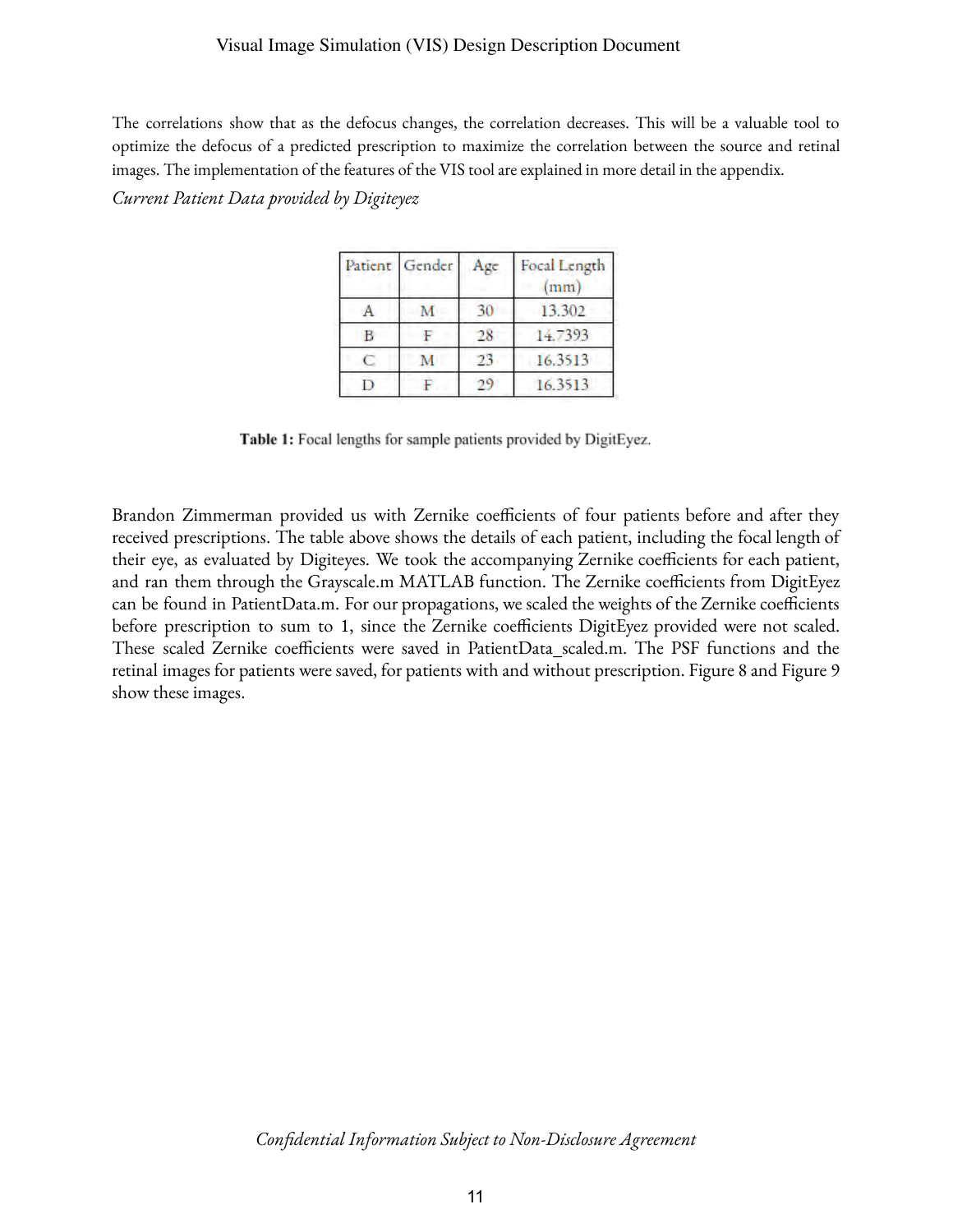

Figure 10: PSF images computed for the four patients' Zernikes that DigitEyez provided before and after prescription.

The PSFs show that the corrective prescriptions help minimize the aberrations for each patient. However, for patient D, who has larger higher-order aberrations than the other patients, the corrective prescription minimizes the aberrations less than it does for the other patients.

| Patient A                 |                        | Patient B                 |                        |
|---------------------------|------------------------|---------------------------|------------------------|
| <b>Without Correction</b> | <b>With Correction</b> | <b>Without Correction</b> | <b>With Correction</b> |
|                           |                        |                           |                        |
| Patient C                 |                        | Patient D                 |                        |
| <b>Without Correction</b> | <b>With Correction</b> | <b>Without Correction</b> | <b>With Correction</b> |
|                           |                        |                           |                        |

Figure 11: Retinal images computed for the four patients' Zernikes that DigitEyez provided before and after prescription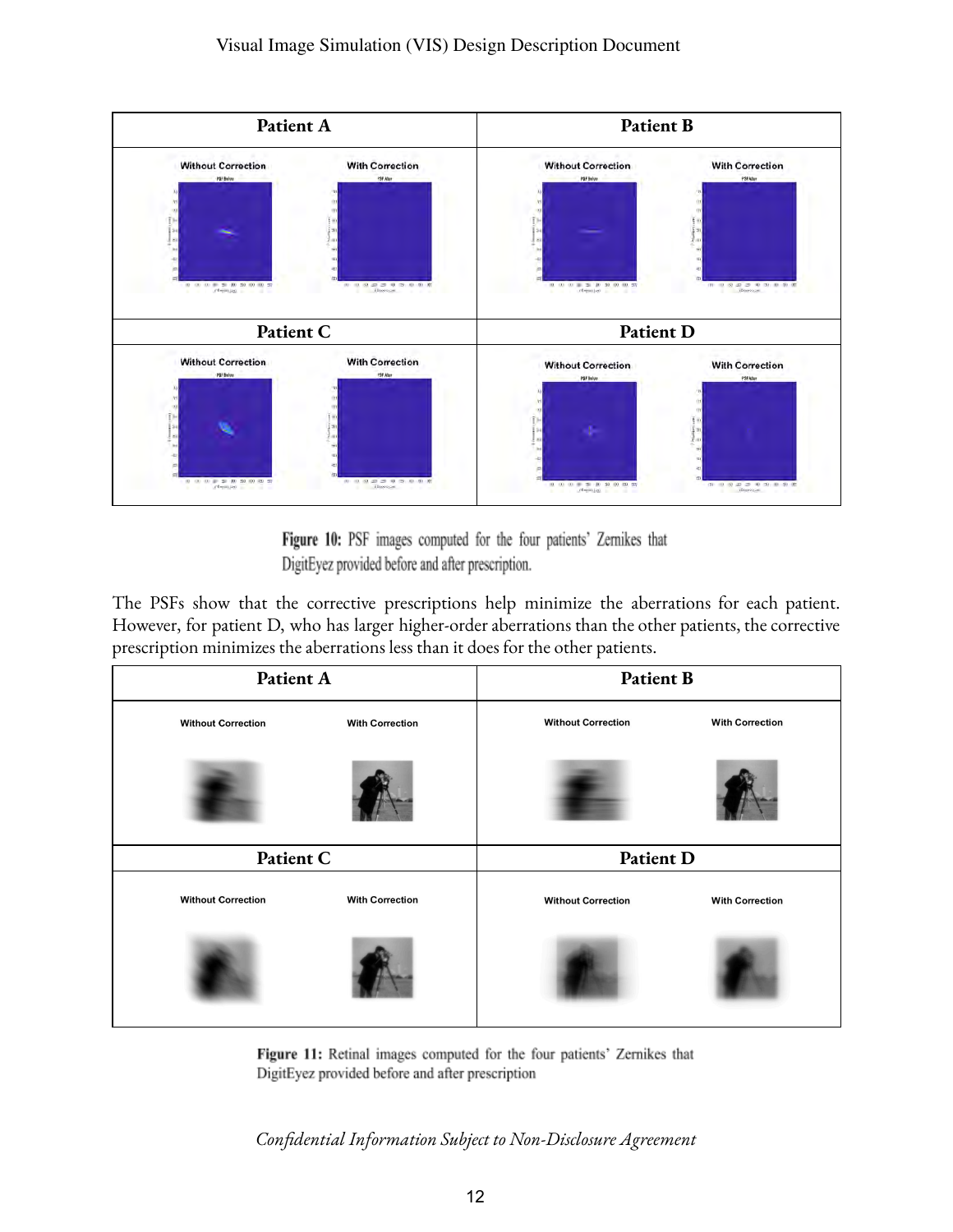The patient's Zernike coefficients were also inputted to Polychromatic.m, and using a Snellen letter E and a gradient letter E in addition to the image of the cameraman. See Appendix D to see these images as well.

#### **Predictive Prescription Algorithm Proposal**

DigitEyez has struggled to implement a predictive prescription algorithm that performs well on novel data. In an effort to address this, we have detailed a machine learning algorithm that would predict a patient's prescription.

A decision tree is a form of supervised learning that requires a dataset with known prescriptions of patients with their autorefractor measurements, previous prescription, age, gender, and other demographic information. The dataset will be split into a test set and a training set. The training set will be used to build a decision tree. A decision tree reaches a decision by performing a sequence of tests. At each internal node in the tree, a value corresponding to one of the input attributes is stored. Each leaf node in the tree specifies a value to be returned by the function.



Figure 12: Table (above) depicting a sample training dataset for a problem of whether someone should wait or not at a restaurant to be seated. The decision tree (below) shows the decision tree that is generated from this dataset that explains how someone should make his or her decision. This is from Stuart Russell's Artificial Intelligence textbook.

The table above depicts a sample dataset, with a target class of figuring out whether you should wait to be seated at a restaurant. The first internal node that is used to split the data is based on which input attribute leads to the most consistent goal label. In other words, the more important attributes that lead to a classification of the goal are closer to the top of the tree. For example the patrons attribute is selected as the first node because whenever the patrons category  $=$  None, the goal class always yields no,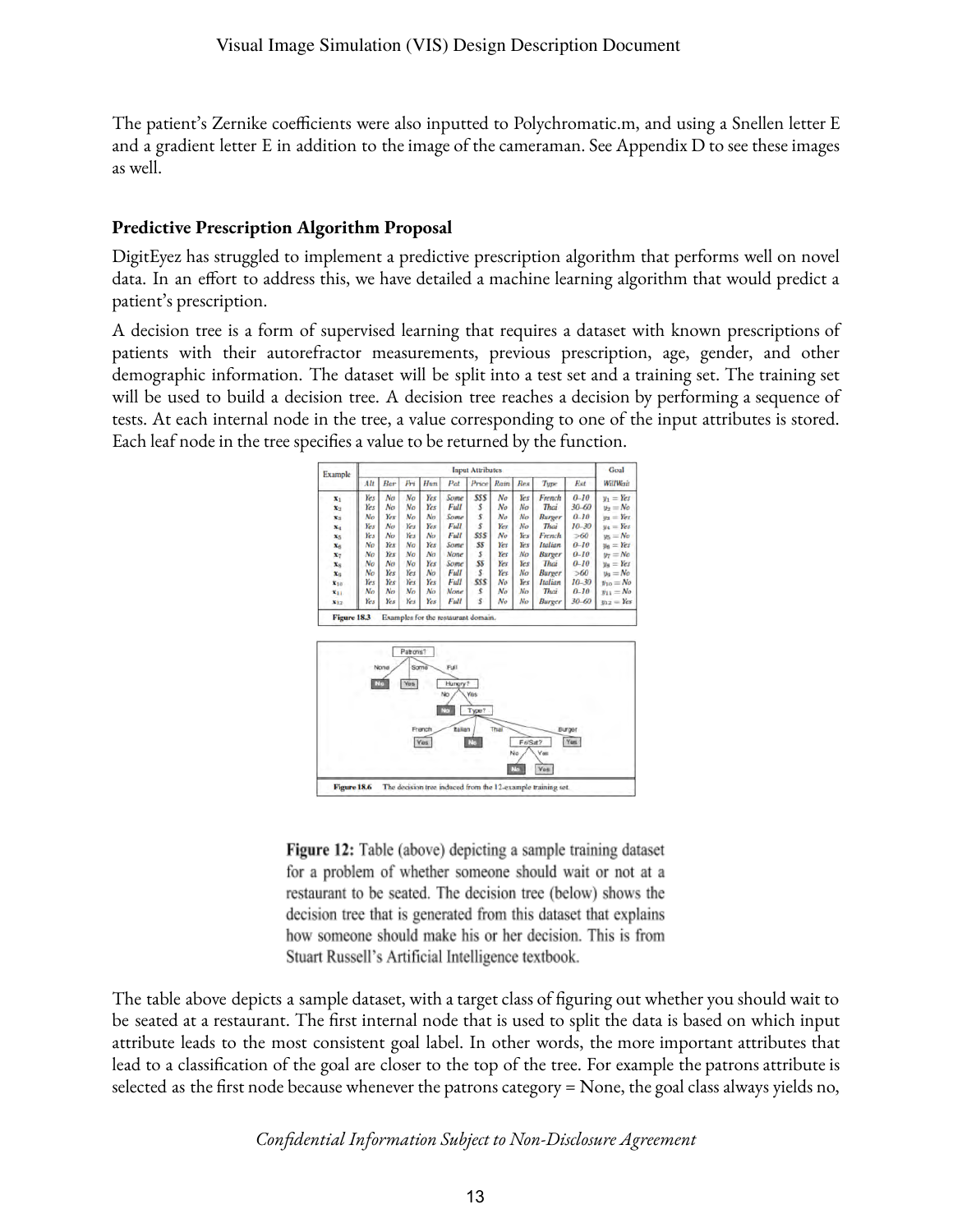and when the patrons category = Some, the goal class always equals yes. The attributes keep splitting by the input attribute conditioned on the parent attribute until you can always reach a decision.

## *Implementation for DigitEyez:*

Input Attributes: Autorefractor measurements, previous prescription (Defocus, Astigmatism), age, gender, demographic, etc. (More the better)

## Goal: Prescription (Defocus, Astigmatism)

Important note: For a decision tree, the data needs to be discretized. Age ranges need to be split such as (10…20, 21...30, etc.). Prescription labels should be vectorized from -15:15 diopters in 0.25 diopter increments. The decision tree algorithm should be repeated separately for defocus and astigmatism. Based off of initial analysis, the most important attribute to determining a patient's prescription is his or her previous prescription. Prescriptions do not change by a large factor, especially if the time between eye exams is short. If the patient has not been prescribed before and is younger, his or her vision would be harder to prescribe using this algorithm because the variance of the dataset is larger.

## *Advantages*

One can visually understand how the decision tree made its decision, which is not possible via a neural network. You can prune based on prior knowledge. In our case, a patient's prescription should be close to their last prescription. If there is no prescription, it can be its own label for the previous prescription class. Avoids overfitting the dataset.

## *Disadvantages:*

Discretization: the data needs to be separated into categories for it to work. Also, if there are patients that have the same input attributes, but different prescriptions, it reduces the confidence level that the algorithm has to make its decision.

## **Future Improvements**

The VIS tool can be improved by pairing it with DigitEyez's working predictive prescription algorithm. Right now, the algorithm uses Zernike coefficients provided from DigitEyez's algorithm, but doesn't seamlessly integrate with it. Additionally, due to the lack of patient data that DigitEyez has accumulated, their algorithm overfits the training data, and performs poorly on new patient data. To avoid this issue, DigitEyez should collect as much data as possible and implement a machine learning algorithm to predict a patient's prescription. Machine learning algorithms such as the one proposed can perform better with more data and can explain how it reached its decision.

For the polychromatic retinal image, the scaling from pupil samples to PSF samples only uses one wavelength. However, this unit scaling could be improved if the scaling interpolates over all the wavelengths that are used in the weighted spectrum.

Furthermore, the patient data received from DigitEyez was older data that has already been analyzed by our customer. In order to further test and verify the accuracy of our visual image simulation, it would be best to work with patients in person to receive their feedback when using our software. With their feedback, we could continue to adjust our product to increase its accuracy and improve its features.

Another idea that might make the predictive prescription algorithm more accurate is to construct a tool that works like an eye wavefront sensor to measure the Zernike coefficients of a patient without the large cost that comes with commercial wavefront sensors.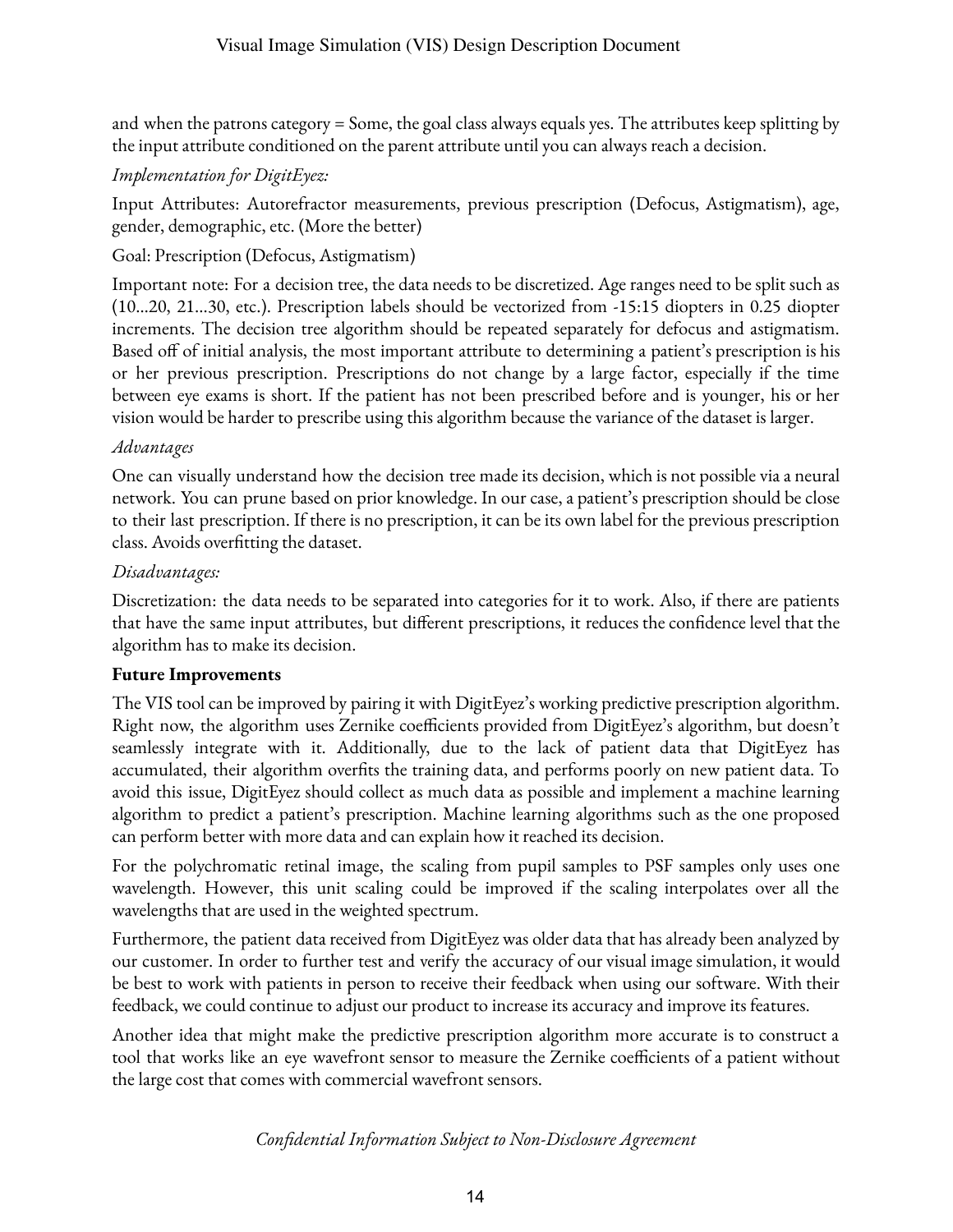## **Design Day Demonstration**

For design day, we demonstrated an iPad application that uses the VIS tool to produce retinal images with and without corrective prescriptions using a few sample patients. The simulated images are a normal Snellen letter, a gradient Snellen letter, and a real-world image (e.g. a cameraman picture) in grayscale and in color. A poster was created to discuss our project in more detail. Screenshots of the iOS application are shown in Figure 2.

#### **Schedule:**

#### *January*

19: Met with Dr. Hunter to discuss initial progress and immediate priorities.

31: Met with Brandon Zimmerman to discuss progress and to obtain access to pertinent components from DigitEyez's proprietary algorithm.

**Deliverables**: Incorporated Stiles-Crawford effect in VIS tool; finished Huygens-Fresnel propagation; began polychromatic model based on Watson's paper.

#### *February*

2: Met with Dr. Hunter to discuss reference papers and polychromatic PSF.

16: Met with Brandon Zimmerman to sign NDA.

16: Met with Dr. Hunter to sign NDA and to discuss current progress.

**Deliverables**: Polychromatic PSF set to RGB color channels was produced. We incorporated lateral chromatic aberrations.

#### *March*

2: Midterm design review.

2: Met with Dr. Hunter.

5: Met with Brandon Zimmerman.

23: Met with Dr. Hunter.

26: Met with Brandon Zimmerman.

**Deliverables**: Add corrective prescription lens to the algorithm; finished all requirements of the VIS tool; added any extra features.

## *April*

13: Met with Dr. Hunter.

13: Met with Brandon Zimmerman.

15: Met with Len Zhelznyak

17: Met with Geunyoung Yoon

**Deliverables**: Added image convolution metric and Visual Strehl Ratio metrics; pupil scaling and spectral luminous efficiency weighting; Integrated the VIS tool into a mobile application; Documented and refactored code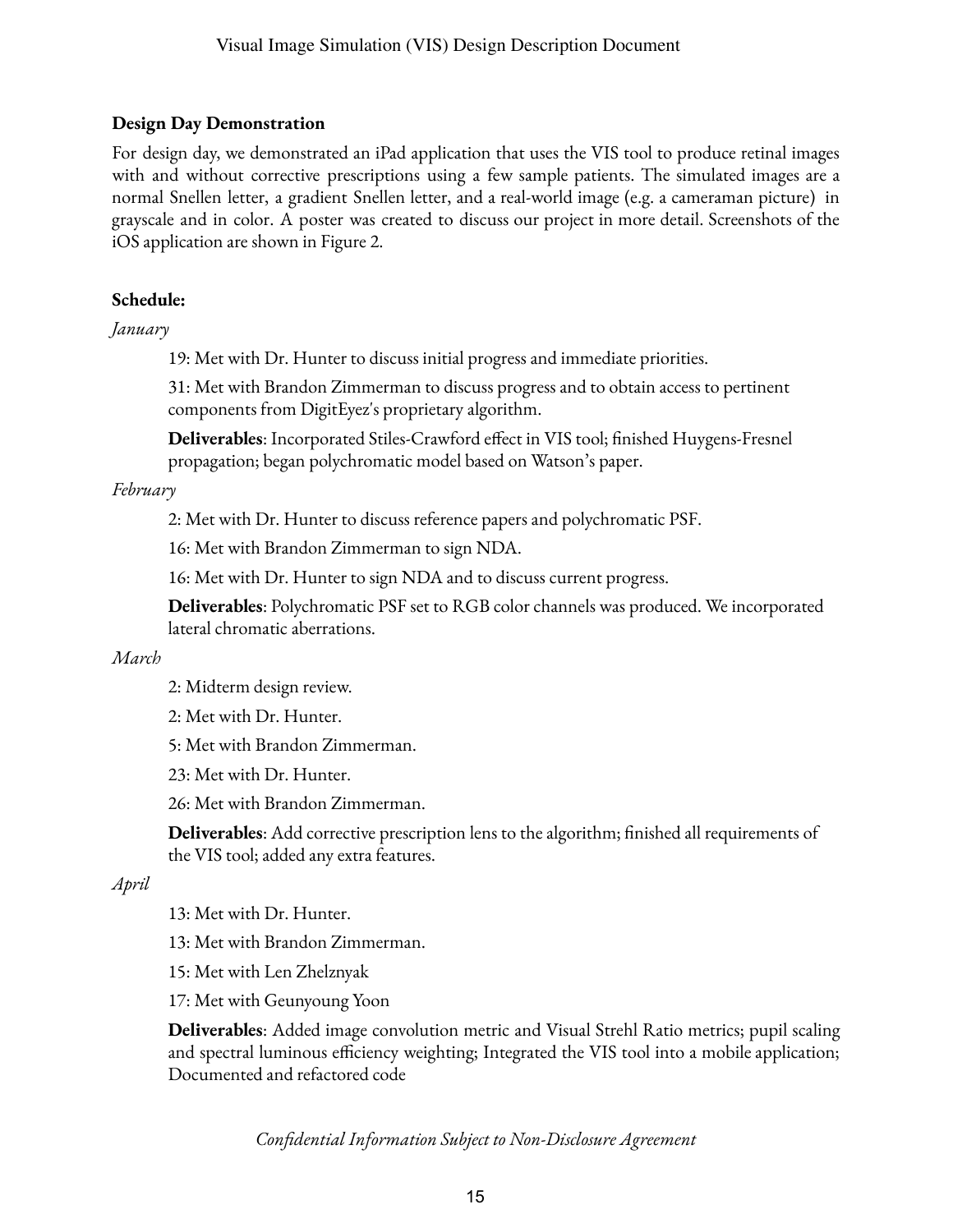## *May*

## 4: Design Day

**Deliverables**: Presented an iPad app that has integrated the VIS tool.

## **References:**

Abraham, Chandler. "A Beginner's Guide to (CIE) Colorimetry – Color and Imaging – Medium." Medium, Augmenting Humanity, 10 Sept. 2016,

medium.com/hipster-color-science/a-beginners-guide-to-colorimetry-401f1830b65a.

Campbell, F. W., & Green, D. G. (1965). Optical and retinal factors affecting visual resolution. Journal of Physiology, 181, 576-593.

Gobbi, Pier Giorgio. "Modeling the Optical and Visual Performance of the Human Eye", SPIE Press. 2013

Huang, Yanqiao. "Human Lens Modeling and Biometric Measurement Technique." Department of Biomedical Engineering, University of Rochester. 2008. http://hdl.handle.net/1802/6275

Iskander, D. Robert, et al. "Objective Refraction from Monochromatic Wavefront Aberrations via Zernike Power Polynomials." *Ophthalmic and Physiological Optics*, vol. 27, no. 3, 2007, pp. 245–255., doi:10.1111/j.1475-1313.2007.00473.x.

J. A. Díaz, "ABCD matrix of the human lens gradient-index profile: applicability of the calculation methods," Appl. Opt. 47, 195–205 (2008).APOPAI0003-6935 http://dx.doi.org/10.1364/AO.47.000195

Krešimir Matković. Tone Mapping Techniques and Color Image Difference in Global Illumination. 2003

L. N. Thibos et al, "Accuracy and precision of objective refraction from wavefront aberrations," Journal of Vision, vol. 4, (4), pp. 329, 2004.

Lindbloom, Bruce Justin. "RGB/XYZ Matrices." Bruce Lindbloom's Website, 7 Apr. 2017, www.brucelindbloom.com/index.html?Eqn\_RGB\_XYZ\_Matrix.html.

Schwiegerling, Jim. "Scaling pseudo-Zernike expansion coefficients to different pupil sizes," Opt. Lett. 36, 3076-3078 (2011)

Stuart Russell and Peter Norvig. 2009. Artificial Intelligence: A Modern Approach (3rd ed.). Prentice Hall Press, Upper Saddle River, NJ, USA.

Watson, Andrew B. "Computing Human Optical Point Spread Functions." *Journal of Vision*, The Association for Research in Vision and Ophthalmology, 1 Feb. 2015, jov.arvojournals.org/article.aspx?articleid=2213266.

Williams, D. R. (2003). Subjective image quality metrics from the wave aberration. Paper presented at the 4th International Congress of Wavefront Sensing and Aberration-Free Refractive Correction, San Francisco, CA.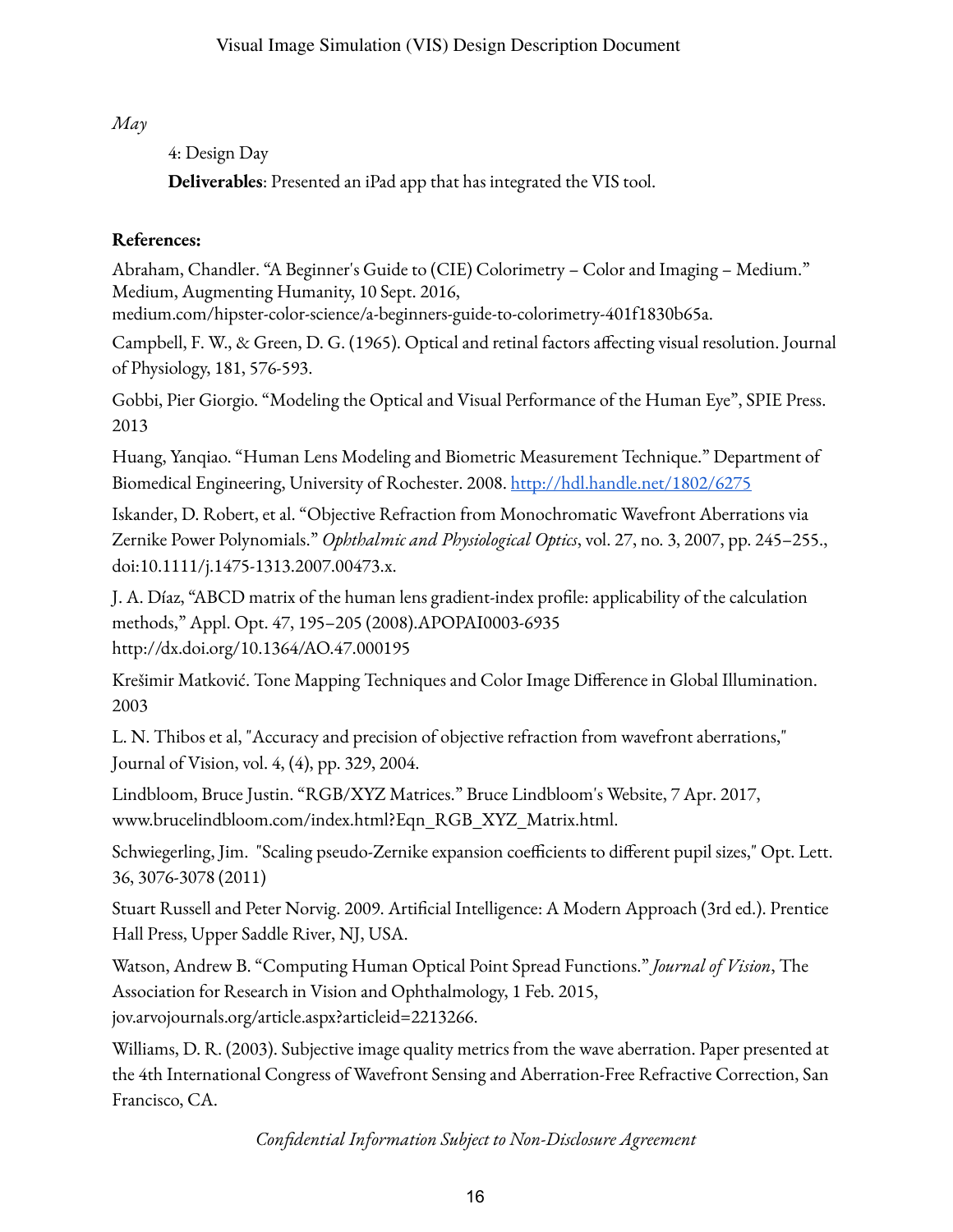Williams, David R. "Sharpness Metric For Vision Quality," U.S. Patent 7,077,522, issued July 18, 2006 Zheleznyak, L. Overcoming Presbyopia by Manipulating the Eyes' Optics. 2014.

#### **Appendices:**

*Appendix A: Basic Algorithm*

$$
w(x', y') = \sum_{n,m} c_n^m z_n^m(x', y') \quad (1)
$$

where  $w(x', y')$  is the wavefront error function, which can be determined by summing up the Zernike polynomials with a given order n, given frequency m, and weighting coefficient c.

$$
g(x', y') = p(x', y')exp(i(2\pi/\lambda) w(x', y')) \quad (2)
$$

where  $g(x', y')$  is the generalized complex pupil function,  $p(x', y')$  is the pupil, and  $\lambda$  is the wavelength.

$$
h(x, y) = ||F[g(x', y')]||^2 \quad (3)
$$

where  $h(x, y)$  is the PSF for incoherent light. It is given by the squared modulus of the Fourier transform of the generalized pupil function.

$$
r(x, y) = h(x, y) * s(x, y) \quad (4)
$$

where  $r(x, y)$  is the retinal image function. It is the the convolution of the source image  $s(x,y)$  and the PSF.

*Appendix B: Chromatic Aberrations*

The lateral chromatic aberrations that are used in our VIS tool are computed viathe equations below which are formalized from the Watson paper.

$$
D_{589}(\lambda) = 1.68524 - 0.63346/(\lambda - 0.2141) (5)
$$
  

$$
D(\lambda, \lambda_0) = D_{589}(\lambda) - D_{589}(\lambda_0) (6)
$$

Where  $\lambda$  is the wavelength,  $\lambda_0$  is the focus wavelength which is 555 nm, and D is the lateral chromatic aberration represented in microns.

#### *Appendix C: Image Quality Metrics*

The image convolution metric computes the correlation between the source and retinal image by finding the maximum value of their convolution.

Correlation = max(
$$
A * B
$$
) (7)

where A is the source image and B is the retinal image.

The Visual Strehl Ratio is an inner product of the PSF with a neural weighting function normalized to the diffraction-limited case. The first equation is the normalized result. The second equation is the neural weighting function as a function of spatial frequency, denoted by variable f.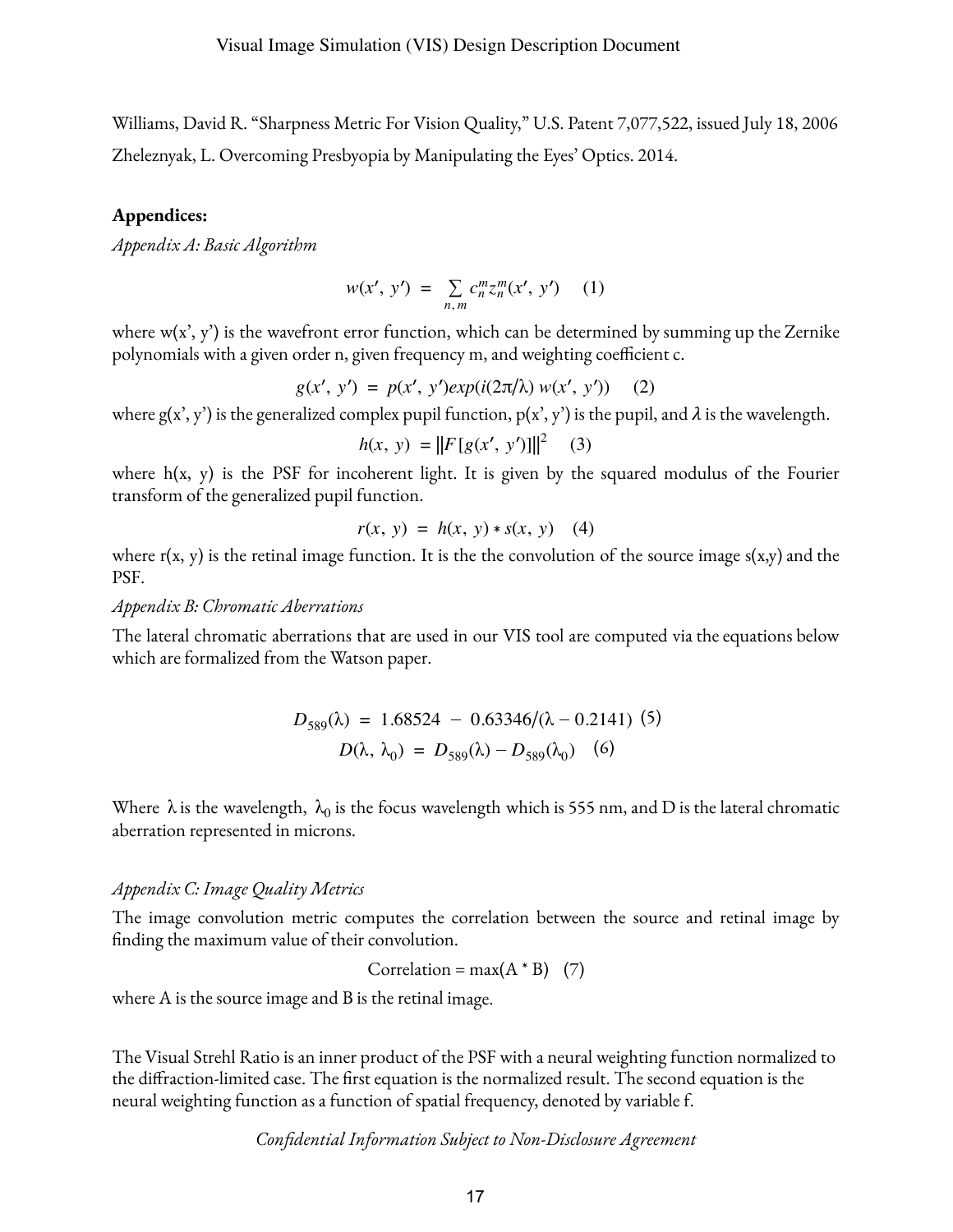$$
VSX = \frac{\int_{psf} PSF(x, y) N(x, y) dxdy}{\int_{psf} PSF_{DL}(x, y) N(x, y) dxdy}
$$
\n
$$
N(f) = 2.6 * (0.0192 + 0.114 * f) * exp(- (0.114 * f) ^ 1.1) (9)
$$

The constants provided in equation 9 were obtained from the Matkovic paper that describe the eye model expectation and standard deviation for the Gaussian function.

#### *Appendix D: Polychromatic PSF*

Color images were produced by combining three red, green, and blue weighted PSFs based on the wavelengths and weights below. The spectral sensitivity was based off of the data from the 1931 color matching system. Given in XYZ color space, this was converted to RGB through the sRGB working space matrix and then used to weight the PSFs.



**Figure 13:** Sample MATLAB code showing our weighting process for for the RGB spectrum.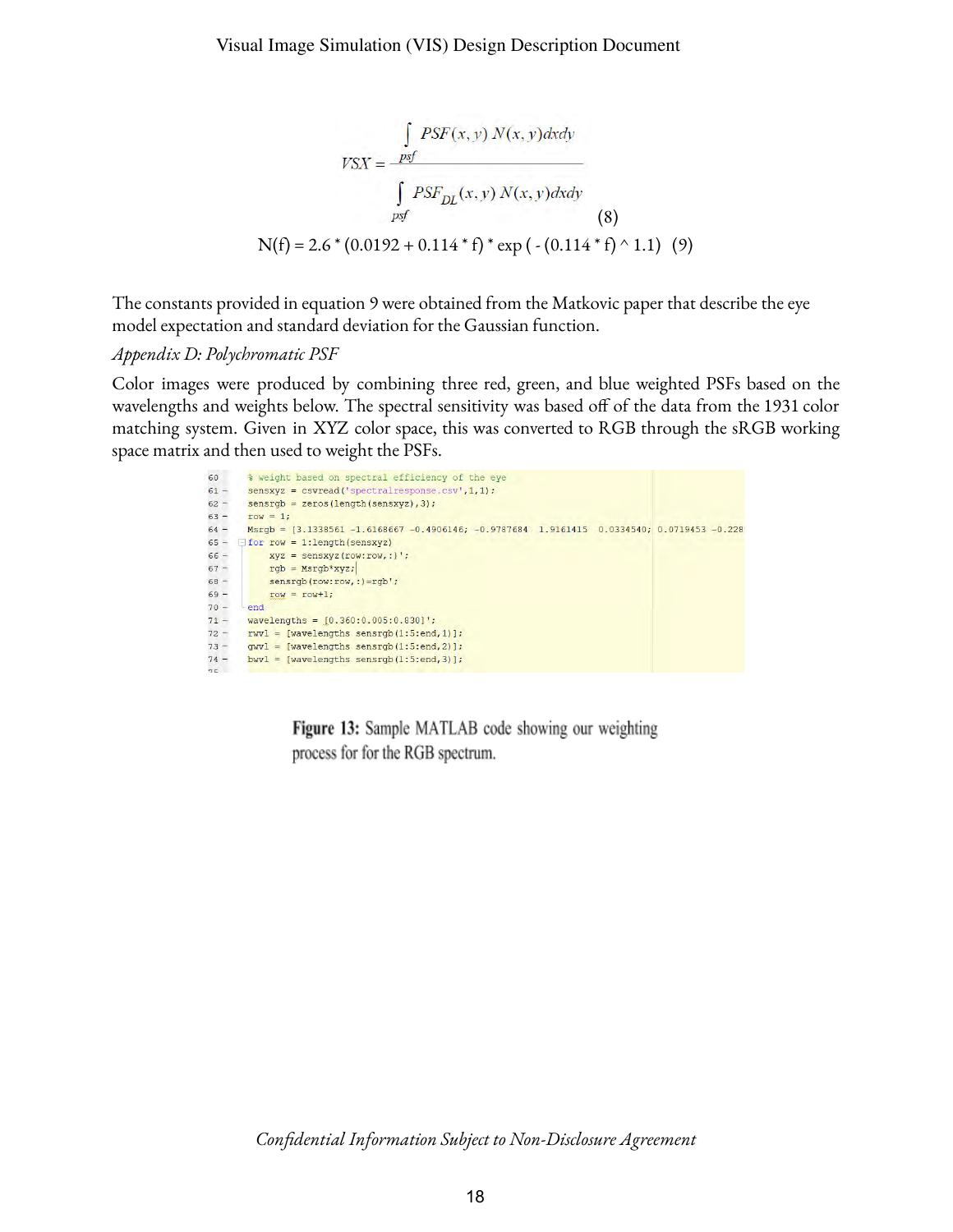## Visual Image Simulation (VIS) Design Description Document



Figure 14: MATLAB code demonstrating the function that computes the chromatic PSF.

## *Appendix E: Images Based on Patient Data*

We gathered images from Grayscale.m and Polychromatic.m Below are a compilation of tables that show the vision of patients before and after prescription, each with different images. The first two tables are a continuation of images from Grayscale, as mentioned in the section *Current Patient Data provided by DigitEyez*. The final three tables are of the results from Polychromatic.m using the provided patient Zernike coefficients, each with one of the three images used.

| Patient A                 |                        | <b>Patient B</b>          |                        |
|---------------------------|------------------------|---------------------------|------------------------|
| <b>Without Correction</b> | <b>With Correction</b> | <b>Without Correction</b> | <b>With Correction</b> |
|                           | Е                      |                           | Ε                      |
| Patient C                 |                        | Patient D                 |                        |
| <b>Without Correction</b> | <b>With Correction</b> | <b>Without Correction</b> | <b>With Correction</b> |
|                           | Е                      |                           |                        |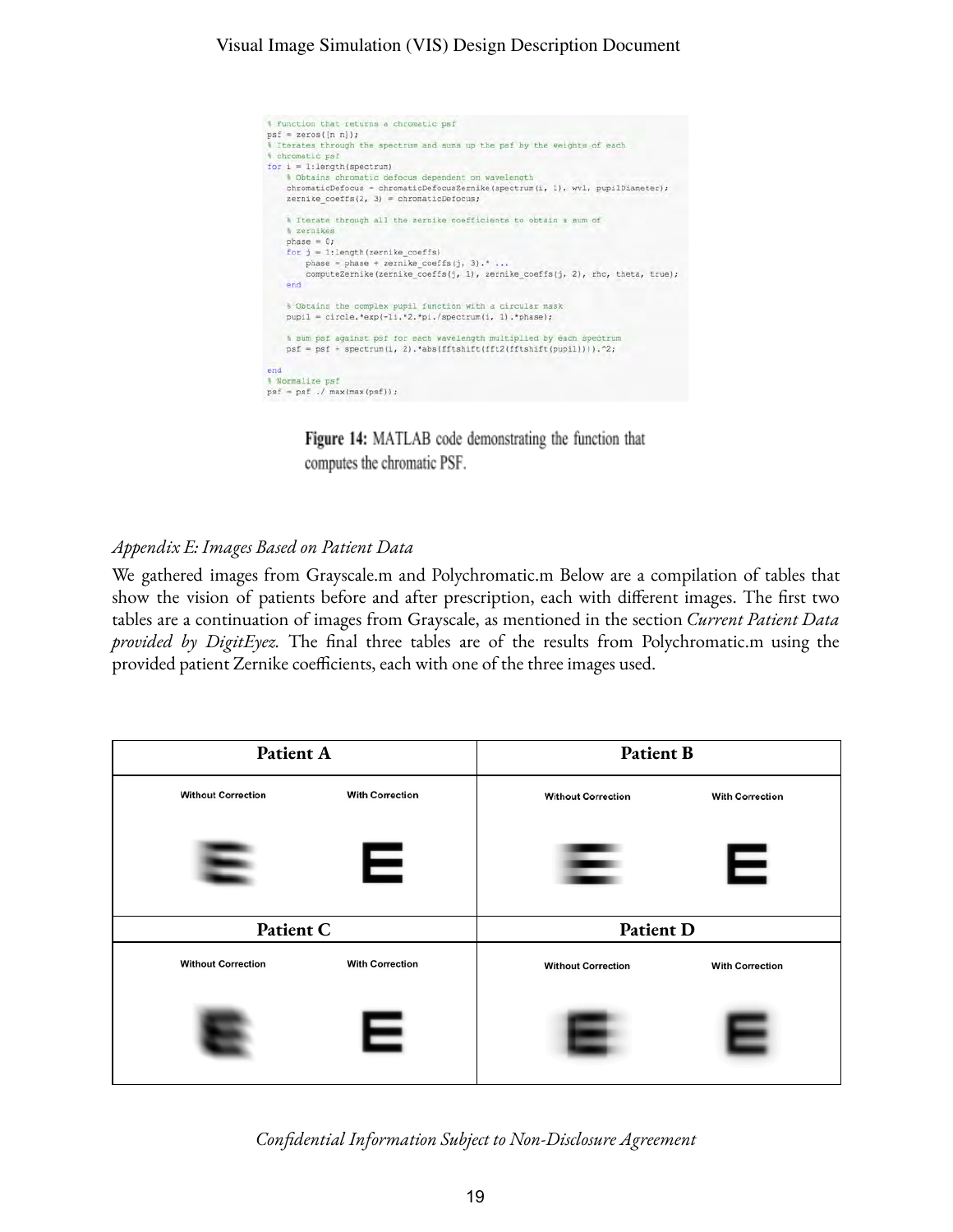| Patient A                 |                        | Patient B                 |                        |  |
|---------------------------|------------------------|---------------------------|------------------------|--|
| <b>Without Correction</b> | <b>With Correction</b> | <b>Without Correction</b> | <b>With Correction</b> |  |
| Patient C                 |                        | Patient D                 |                        |  |
| <b>Without Correction</b> | <b>With Correction</b> | <b>Without Correction</b> | <b>With Correction</b> |  |

|                           | Patient A              |                           | <b>Patient B</b>       |  |
|---------------------------|------------------------|---------------------------|------------------------|--|
| <b>Without Correction</b> | <b>With Correction</b> | <b>Without Correction</b> | <b>With Correction</b> |  |
|                           |                        |                           |                        |  |
|                           | Patient C              |                           | Patient D              |  |
| <b>Without Correction</b> | <b>With Correction</b> | <b>Without Correction</b> | <b>With Correction</b> |  |
|                           |                        |                           |                        |  |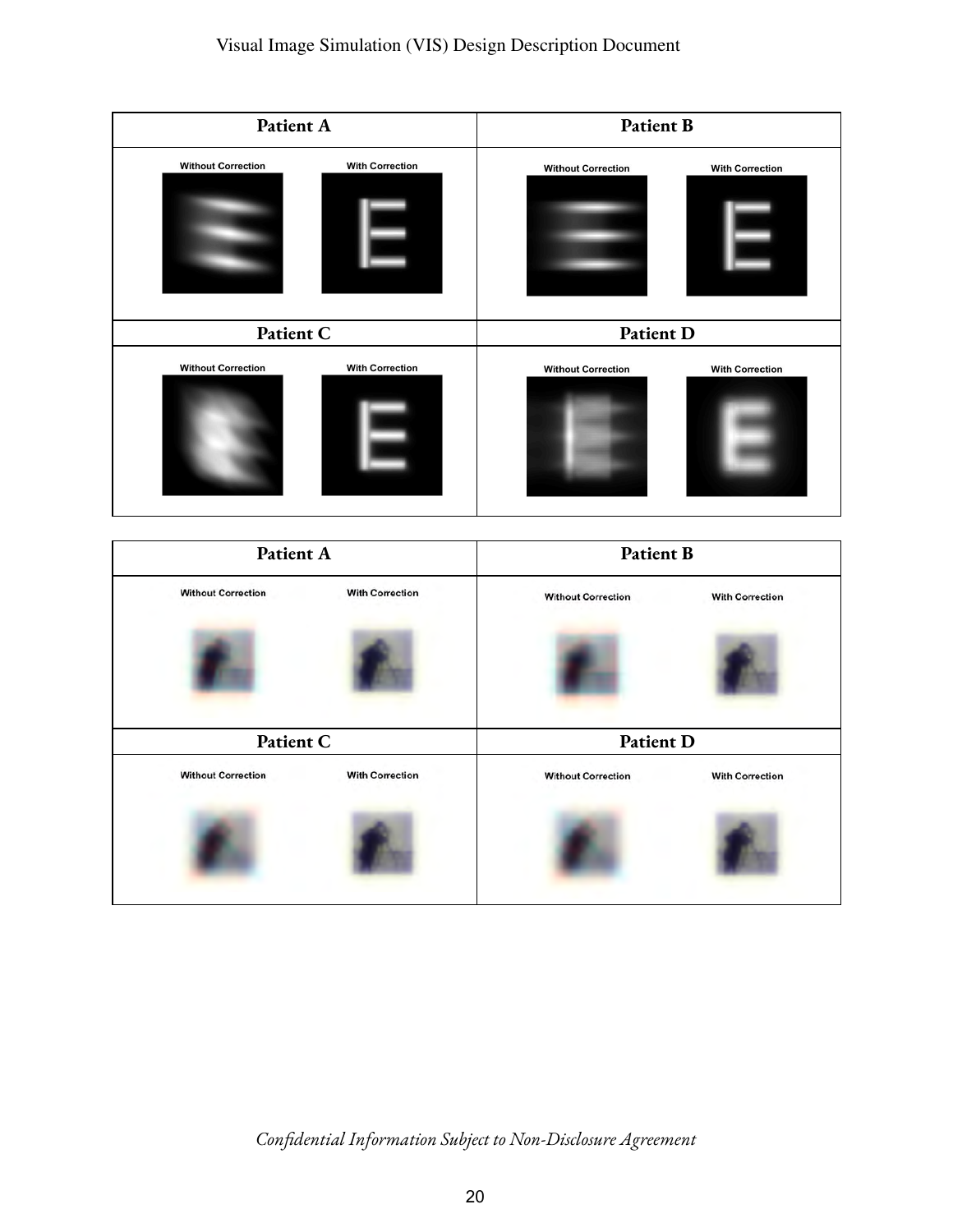|                           | Patient A              |                           | <b>Patient B</b>       |  |
|---------------------------|------------------------|---------------------------|------------------------|--|
| <b>Without Correction</b> | <b>With Correction</b> | <b>Without Correction</b> | <b>With Correction</b> |  |
|                           |                        |                           |                        |  |
|                           | Patient C              |                           | Patient D              |  |
| <b>Without Correction</b> | <b>With Correction</b> | <b>Without Correction</b> | <b>With Correction</b> |  |
|                           |                        |                           |                        |  |



The files are provided in a zip file, the README.txt file specifies how to run each file and what each file does.